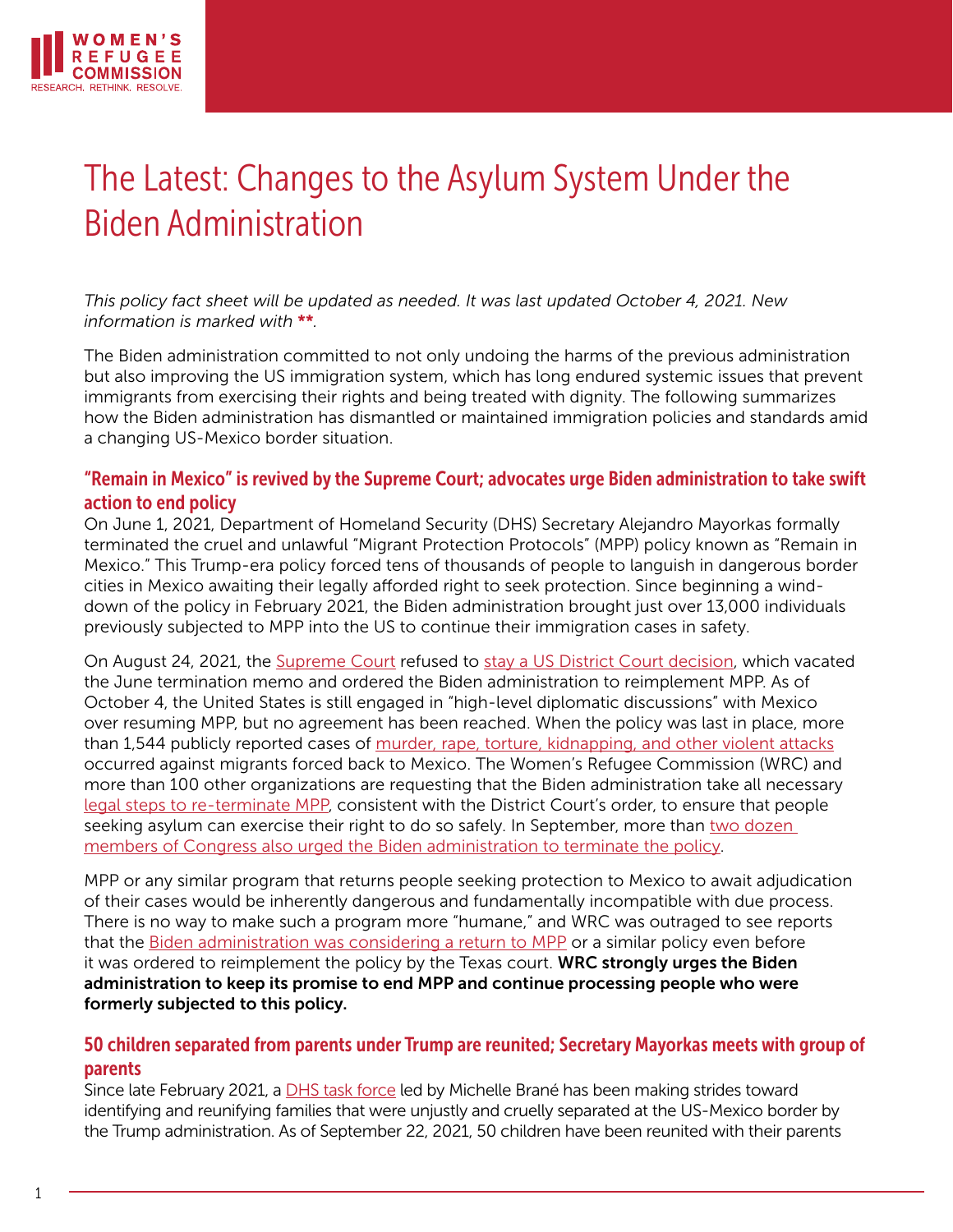after being apart for years. Families receive humanitarian parole to re-enter the United States and reunite, allowing them to temporarily remain in the country with the opportunity to apply for work authorization. On June 9, 2021, the Interagency Task Force on the Reunification of Families (the Task Force) [released its](https://www.dhs.gov/sites/default/files/publications/21_0602_s1_family-reunification-task-force-120-day-progress-report.pdf)  [first progress report,](https://www.dhs.gov/sites/default/files/publications/21_0602_s1_family-reunification-task-force-120-day-progress-report.pdf) which showed a commitment to identify all affected separated families and develop a process so that those families can reunite in the United States. On August 26, 2021, the Task Force's [second progress report](https://www.dhs.gov/sites/default/files/publications/21_0826_s1_interim-progress-report-family-reunification-task-force.pdf) was published online and describes additional progress to improve its data, increase efficiencies in processing parole requests from separated family members, and develop an easily accessible, public web portal for families to register with the Task Force. It also detailed ongoing efforts to identify ways for the government to offer services to families to prevent homelessness and facilitate the transition to life in the US, as well as its work with Congress on legislation that, if enacted, would provide a durable immigration status for separated families following their reunification in the US.

On August 20, 2021, several parents who were separated from their children met virtually with Secretary Mayorkas and Task Force Director Michelle Brané, requesting support and legal pathways to remain in the United States. After families shared their experiences, Secretary Mayorkas apologized for the government's actions and committed to supporting them and ensuring that family separations never occur again.

\*\*On September 13, 2021, the Biden administration launched [Together.gov](https://www.together.gov/) and [Juntos.gov](https://www.juntos.gov/es) where families—or their counsel or other preparers— can register with the government, kickstarting the process to reunify in the United States and access resources. A September 22, 2021 joint status report filed by both the Justice Department and ACLU, the parties to the *Ms. L v. ICE* [class action lawsuit,](https://www.aclu.org/cases/ms-l-v-ice) reported progress of the Steering Committee (of which WRC is a member) in locating an additional 34 children's parents of the expanded class since the last status report. This brings the total found by the Steering Committee to 895 children's parents out of 1,198 in the expanded class. The Steering Committee continues its yearslong outreach to try to locate the remaining parents of 303 children who have yet to be found, despite multiple efforts and outreach to date. WRC is encouraged by the launch of the registry website and urges the Task Force to continue its efforts to make the reunification process as readily accessible and transparent as possible, in addition to continuing to push for pathways to permanent immigration status and access to medical and mental health services for affected families.

#### Trump Attorney General decisions that gutted access to asylum for survivors are reversed

On June 16, 2021, Attorney General Merrick Garland [vacated multiple Trump-era decisions](https://www.justice.gov/asg/page/file/1404826/download) that decimated the ability of survivors of domestic and gang violence and those persecuted due to their family ties to seek asylum in the United States. Under these previous rulings, countless people were left unprotected and were unfairly deported to the grave violence from which they fled. In July 2021, Attorney General Garland also entirely vacated two other harmful decisions that made [asylum](https://www.justice.gov/eoir/page/file/1415401/download)  [protections less accessible](https://www.justice.gov/eoir/page/file/1415401/download) and made [managing court dockets](https://www.justice.gov/eoir/page/file/1412451/download) inefficient for immigration judges. [WRC](https://welcomewithdignity.org/2021/06/16/attorney-general-garlands-decision-on-matter-of-a-b-and-l-e-a-will-save-lives/)  [celebrates these decisions](https://welcomewithdignity.org/2021/06/16/attorney-general-garlands-decision-on-matter-of-a-b-and-l-e-a-will-save-lives/), which will save lives and help the US meet its obligations under the Refugee Convention and its own domestic laws.

## With ports of entry at the US-Mexico border closed to most people seeking asylum, pressure mounts to end illegal and inhumane use of a CDC public health order to expel migrants and people seeking protection

Despite legal guidance from the UN Refugee Agency (UNHCR) that doing so was unlawful, the United States has summarily expelled people seeking safety to Mexico or onto [flights back to the](https://www.theguardian.com/us-news/2021/mar/25/haiti-deportations-soar-as-biden-administration-deploys-trump-era-health-order)  [home country they fled from](https://www.theguardian.com/us-news/2021/mar/25/haiti-deportations-soar-as-biden-administration-deploys-trump-era-health-order) for more than a year. Although the Biden administration has allowed unaccompanied children and some vulnerable families and individuals into the US, these exemptions [fail to meet US obligations](https://www.unhcr.org/en-us/news/press/2021/5/60a687764/statement-attributable-un-high-commissioner-refugees-filippo-grandi-need.html) under law, which guarantee the right to seek asylum anywhere along or within US borders. Instead, [people have been summarily expelled](https://www.cbp.gov/newsroom/stats/cbp-enforcement-statistics/title-8-and-title-42-statistics) and often repeatedly denied any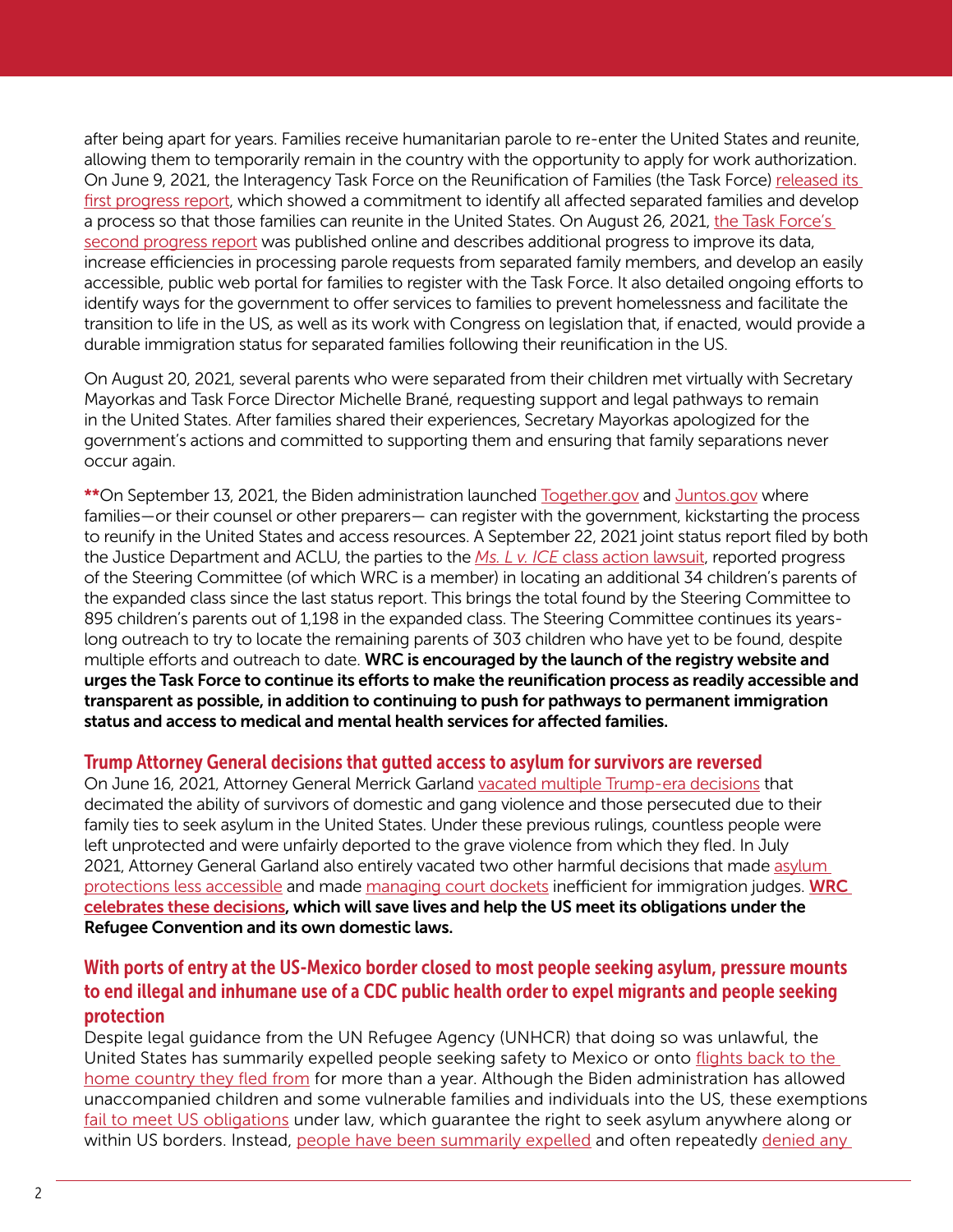[meaningful chance to seek protection](https://www.cbp.gov/newsroom/stats/southwest-land-border-encounters) more than 600,000 times since President Biden took office, including 76,000 expulsions of parents and children. In the same time period, there have been 6,356 [reports of violent attacks against migrants](https://www.humanrightsfirst.org/sites/default/files/HumanRightsTravesty_FINAL.pdf) who have been forced back to Mexico under this expulsion policy. For decades, research has shown that attempts to deter migration are ineffective and that the [causes driving people to flee their homes](https://fas.org/sgp/crs/row/IF11151.pdf) do not hinge on US policy.

\*\*In early August 2021, the ACLU, Texas Civil Rights Project, RAICES, Center for Gender & Refugee Studies, Oxfam, ACLU of Texas, and ACLU of the District of Columbia [resumed their lawsuit](https://www.politico.com/news/2021/08/02/biden-administration-sued-aclu-migrant-expulsions-502140) to end this policy after months of unsuccessful settlement negotiations with the Biden administration. On September 16, a [federal court blocked the government from expelling families](https://www.aclu.org/legal-document/order-huisha-huisha-v-mayorkas) from the United States under Title 42, but that injunction was later stayed pending the appeal. The Biden administration immediately filed a notice to appeal the decision, choosing to double down on a policy found unlawful instead of restoring access to asylum. In response, WRC and more than 70 other immigration advocacy organizations wrote a letter urging the Biden administration to [stop](https://www.humanrightsfirst.org/sites/default/files/Joint Letter to President Biden%2C Secretary Mayorkas%2C Attorney General Garland on Title 42_09172021.pdf)  [turning away thousands of families at the US-Mexico border](https://www.humanrightsfirst.org/sites/default/files/Joint Letter to President Biden%2C Secretary Mayorkas%2C Attorney General Garland on Title 42_09172021.pdf) and finally uphold US refugee law. In addition to many other [elected officials,](https://twitter.com/JacksonLeeTX18/status/1442232811415552000?s=20) Majority Leader Chuck Schumer also urged the Biden administration to end the Title 42 policy, calling it a ["hateful, xenophobic Trump policy"](https://theworldnews.net/ht-news/white-house-faces-bipartisan-backlash-on-haitian-migrants) in a Senate floor speech.

Epidemiologists and public health experts have continued to state that [there is no legitimate public](https://phr.org/our-work/resources/title-42-border-expulsions-how-biden-and-the-cdcs-misuse-of-public-health-authority-expels-asylum-seekers-to-danger/)  [health rationale for expulsions](https://phr.org/our-work/resources/title-42-border-expulsions-how-biden-and-the-cdcs-misuse-of-public-health-authority-expels-asylum-seekers-to-danger/) and have provided recommendations for safe processing during [the pandemic](https://www.publichealth.columbia.edu/public-health-now/news/public-health-experts-issue-recommendations-protect-public-health-and-lives-asylum-seekers). Regardless, while testifying in front of Congress, Secretary Mayorkas continued to claim that [the Biden administration "will not restrict travel one day more than the public health](https://thehill.com/policy/national-security/555551-mayorkas-defends-trump-era-covid-policy-immigration-enforcement?rl=1)  [imperative requires."](https://thehill.com/policy/national-security/555551-mayorkas-defends-trump-era-covid-policy-immigration-enforcement?rl=1) In rare statements, [UNHCR has repeatedly called for the US to swiftly end](https://www.unhcr.org/news/press/2021/5/60a687764/statement-attributable-un-high-commissioner-refugees-filippo-grandi-need.html)  [Title 42 restrictions,](https://www.unhcr.org/news/press/2021/5/60a687764/statement-attributable-un-high-commissioner-refugees-filippo-grandi-need.html) which continue "to deny most people arriving at the southwest US land border any [opportunity to request asylum.](https://www.unhcr.org/en-us/news/press/2021/9/614a27324/news-comment-un-high-commissioner-refugees-filippo-grandi-conditions-expulsions.html)" Months ago, more than 60 members of Congress called on [Secretary Mayorkas to end this practice.](https://homeland.house.gov/news/correspondence/wilson-meeks-jayapal-and-thompson-lead-more-than-60-members-of-congress-calling-for-an-end-to-title-42-expulsions) While waiting in Mexico, vulnerable migrants and asylum seekers [face pervasive kidnappings and assaults,](https://www.humanrightsfirst.org/resource/biden-administration-title-42-expulsions-families-and-adults-nuevo-laredo-fuel-kidnappings) as documented by Doctors Without Borders and other organizations. WRC is deeply disappointed by th[e CDC's indefinite extension of Title 42](https://www.cdc.gov/media/releases/2021/s080221-southern-northen-land-borders-order-extended.html) expulsions, which fails to consider these harms and the US' ability to welcome while observing relevant public health guidance.

### Unaccompanied children at the US-Mexico border are welcomed, but face inadequate conditions, long stays in emergency shelter facilities

The Biden administration continues to [exempt some unaccompanied children from expulsion](https://www.federalregister.gov/documents/2021/07/22/2021-15699/public-health-determination-regarding-an-exception-for-unaccompanied-noncitizen-children-from-the)<sup>1</sup> and allow them into the United States. While [the number of unaccompanied children and families](https://apnews.com/article/health-immigration-coronavirus-pandemic-a361bb903e71011432012d11ac33f9fc)  [arriving at the US-Mexico border significantly increased](https://apnews.com/article/health-immigration-coronavirus-pandemic-a361bb903e71011432012d11ac33f9fc) in July 2021, children continue to spend fewer hours in Customs and Border Protection (CBP) custody than in the early months of the administration before being transferred to the Office of Refugee Resettlement (ORR). As of early August 2021, the [average time children spent in CBP custody](https://www.reuters.com/world/americas/thousands-migrant-kids-stuck-us-border-patrol-custody-again-2021-08-03/) was around 60 hours; by law, unaccompanied children must be transferred out of CBP custody within 72 hours.

The [number of unaccompanied children remaining in ORR shelters](https://healthdata.gov/National/HHS-Unaccompanied-Children-Program/ehpz-xc9n) has also declined, from a high of 22,557 on April 29 to 12,047 as of October 4, 2021. Additionally, according to available official statistics, the amount of time unaccompanied children spend in ORR care before they are placed

<sup>1</sup> For years now, WRC and other organizations have documented serious concerns that children from contiguous countries—and particularly children from Mexico—are not properly screened by US border officials and are quickly returned to danger. See Amnesty International, *Pushed into Harm's Way: Forced Returns of Unaccompanied Migrant Children to Danger by the USA and Mexico*, June 11, 2021, AMR 51/4200/2021, [www.amnesty.org/en/documents/](https://www.amnesty.org/en/documents/amr51/4200/2021/en/) [amr51/4200/2021/en](https://www.amnesty.org/en/documents/amr51/4200/2021/en/).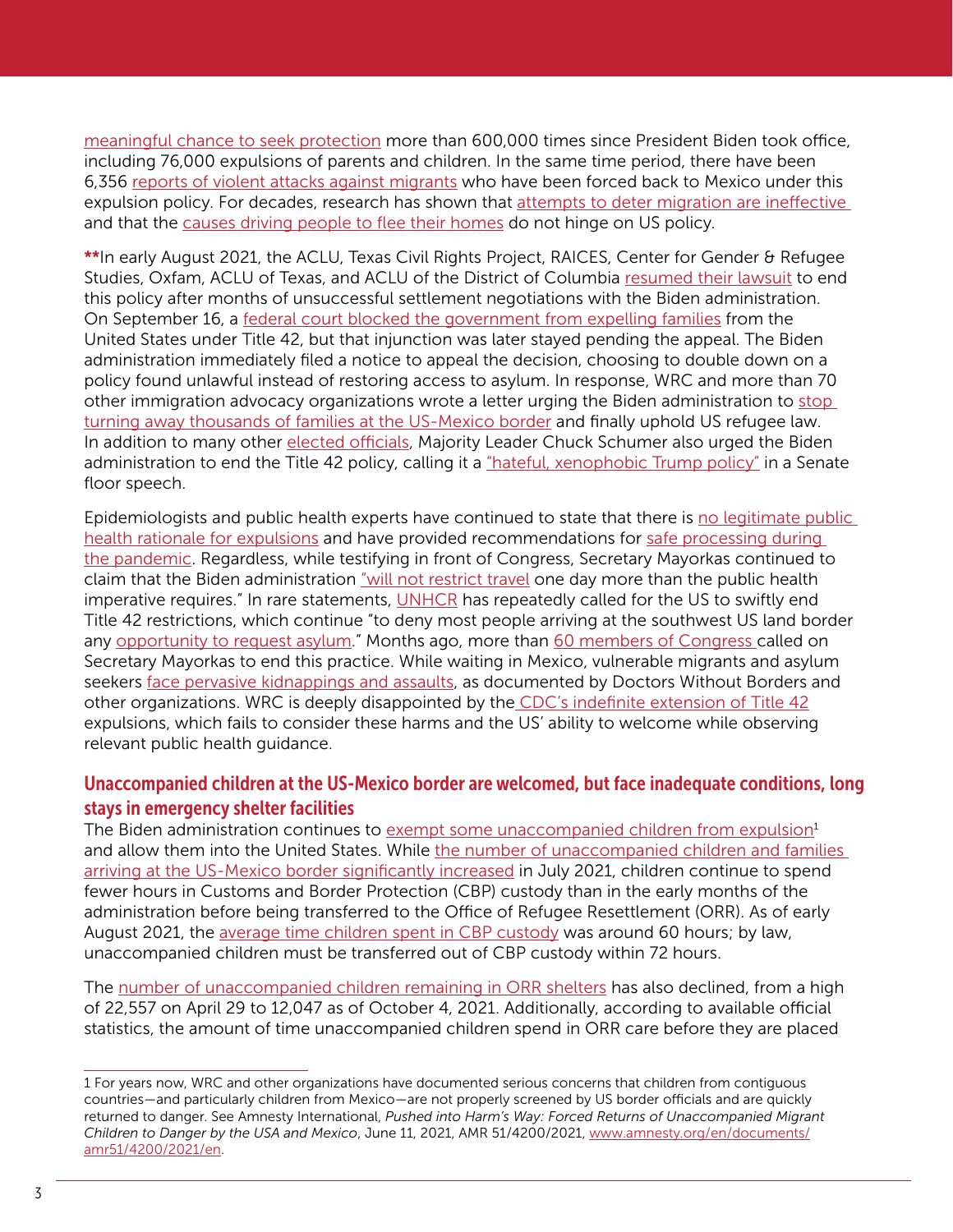with relatives or sponsors has declined dramatically. The average length of stay at the end of July [2021 was 35 days,](https://www.hhs.gov/sites/default/files/uac-program-fact-sheet.pdf) which is two to three times lower than in previous years.

While progress has been made, members of Congress, asylum advocates, and child welfare experts are raising [concerns about new temporary emergency facilities holding unaccompanied children.](https://thehill.com/blogs/congress-blog/politics/547603-children-belong-with-their-families-heres-how-we-can-get-there) Traditionally, when permanent, licensed facilities operated by ORR reach capacity, emergency facilities have been temporarily used to care for unaccompanied children while they wait to be reunited with their sponsor. These facilities, referred to as "influx care facilities," are required by ORR's own policies to have minimum services, including case management, counseling, and access to legal services. However, the significant increase in unaccompanied children arriving at the US-Mexico border, coupled with required COVID-19 spacing protocols that reduced capacity in permanent facilities, spurred the development of new emergency "decompression" facilities, officially referred to as "emergency intake sites" (EIS).

The Federal Emergency Management Administration (FEMA) helped ORR to quickly set up 14 EIS across several cities to hold children. At military bases, convention centers, and other large structures, these unlicensed, temporary facilities allow children to be quickly transferred out of inappropriate CBP custody, but several EIS facilities suffer from poor conditions and a lack of [case management personnel](https://www.cbsnews.com/news/immigration-border-migrant-children-poor-conditions-shelters/) to vet and safely reunify children with sponsors. Today, three EIS are still operating, along with one influx care facility, including the Fort Bliss EIS, where [several](https://nam12.safelinks.protection.outlook.com/?url=https%3A%2F%2Fwhistleblower.org%2Fwp-content%2Fuploads%2F2021%2F07%2F072821-2nd-Fort-Bliss-Whistleblower-Disclosure-FINAL.pdf&data=04%7C01%7C%7Cac32c8843cdf4e2ca87a08d951e3a159%7Ca11de13374864b67a0480a11db0ab49f%7C0%7C0%7C637630860407943580%7CUnknown%7CTWFpbGZsb3d8eyJWIjoiMC4wLjAwMDAiLCJQIjoiV2luMzIiLCJBTiI6Ik1haWwiLCJXVCI6Mn0%3D%7C1000&sdata=BipnS46d2%2Bd2%2FXdIdNRFI0m3rBVUTrEeG9IXLj2Z6wU%3D&reserved=0)  [whistleblowers](https://nam12.safelinks.protection.outlook.com/?url=https%3A%2F%2Fwhistleblower.org%2Fwp-content%2Fuploads%2F2021%2F07%2F072821-2nd-Fort-Bliss-Whistleblower-Disclosure-FINAL.pdf&data=04%7C01%7C%7Cac32c8843cdf4e2ca87a08d951e3a159%7Ca11de13374864b67a0480a11db0ab49f%7C0%7C0%7C637630860407943580%7CUnknown%7CTWFpbGZsb3d8eyJWIjoiMC4wLjAwMDAiLCJQIjoiV2luMzIiLCJBTiI6Ik1haWwiLCJXVCI6Mn0%3D%7C1000&sdata=BipnS46d2%2Bd2%2FXdIdNRFI0m3rBVUTrEeG9IXLj2Z6wU%3D&reserved=0) have [raised complaints](https://nam12.safelinks.protection.outlook.com/?url=https%3A%2F%2Fwhistleblower.org%2Fpress-release%2Fpress-release-whistleblowers-complaints-of-gross-mismanagement-at-fort-bliss-immigrant-childrens-site-ignored%2F&data=04%7C01%7C%7C74263fe878e749c47aae08d94153b762%7Ca11de13374864b67a0480a11db0ab49f%7C0%7C0%7C637612650083474315%7CUnknown%7CTWFpbGZsb3d8eyJWIjoiMC4wLjAwMDAiLCJQIjoiV2luMzIiLCJBTiI6Ik1haWwiLCJXVCI6Mn0%3D%7C1000&sdata=Z2j54csOGfnS2U0PJpvr3kW9i5iTfjUD6z7CBQgsdSs%3D&reserved=0) about inexperienced staff, inadequate vetting of child-facing staff, unsanitary and inadequate conditions, and reports of sexual harassment of children that were met with resistance from on-site leadership. Following these gross mismanagement and abuse disclosures, the Department of Health and Human Services' inspector general announced a [review](https://oig.hhs.gov/reports-and-publications/workplan/summary/wp-summary-0000607.asp)  [into the case management practices at the facility](https://oig.hhs.gov/reports-and-publications/workplan/summary/wp-summary-0000607.asp).

WRC recommends that ORR immediately increase licensed, permanent bed capacity in smallscale, community-based settings and continue safely streamlining the sponsor vetting process so that these EIS can be ramped down and closed, and children can be safely and quickly released.

#### Two detention facilities will close, but the number of immigrants in detention is increasing

Alongside many immigration advocates, [WRC welcomed](https://www.womensrefugeecommission.org/press-releases/wrc-responds-to-dhs-decision-to-close-two-immigration-detention-centers/) Secretary Mayorkas's announcement that Immigration and Customs Enforcement (ICE) will end its contracts with two immigration detention centers, the Irwin County Detention Center in Ocilla, Georgia, and the Bristol County Detention Center in North Dartmouth, Massachusetts. Immigrants locked away in these facilities endured inadequate food, [poor treatment](https://www.mass.gov/news/ag-healey-finds-civil-rights-of-immigration-detainees-were-violated-in-bristol-county-jail), and medical abuse, including allegations of [unnecessary](https://projectsouth.org/wp-content/uploads/2020/09/OIG-ICDC-Complaint-1.pdf)  [and nonconsensual gynecological procedures](https://projectsouth.org/wp-content/uploads/2020/09/OIG-ICDC-Complaint-1.pdf) at [Irwin.](https://www.ice.gov/doclib/foia/odo-compliance-inspections/irwinCoDetCntr_OcillaGA_Mar3-5_2020.pdf) On September 3, 2021, the [remaining](https://www.ajc.com/news/all-ice-detainees-moved-out-of-south-georgia-jail/XJ6XIUTVBFCN3IALTUCUFUNBX4/)  [immigrants detained at Irwin were relocated](https://www.ajc.com/news/all-ice-detainees-moved-out-of-south-georgia-jail/XJ6XIUTVBFCN3IALTUCUFUNBX4/) to other detention facilities in Georgia. However, ICE [recently signed new contracts for two facilities in Pennsylvania](https://gantnews.com/2021/09/29/moshannon-valley-correctional-facility-to-reopen-as-ice-center/), including one that converts a family detention center into a facility for women.

The combination of the COVID-19 pandemic and the Trump administration's draconian denial of access to asylum meant that the Biden administration began its term with some of the lowest detention levels in years. Yet despite the opportunity to begin to phase out the use of detention, and despite committing to preserving the dignity of people seeking asylum and immigrant families, the number of people held in detention has increased by 70 percent since January. As of October 3, 2021, [21,890 people are locked away in ICE detention facilities](https://www.ice.gov/coronavirus), including 569 people who have tested positive for COVID-19. Relying on incarceration for immigration is expensive and inhumane. Unfortunately, the Biden administration continues to press for the mass detention of immigrants the president's budget request for Fiscal Year 2022 requests enough funding to detain 30,000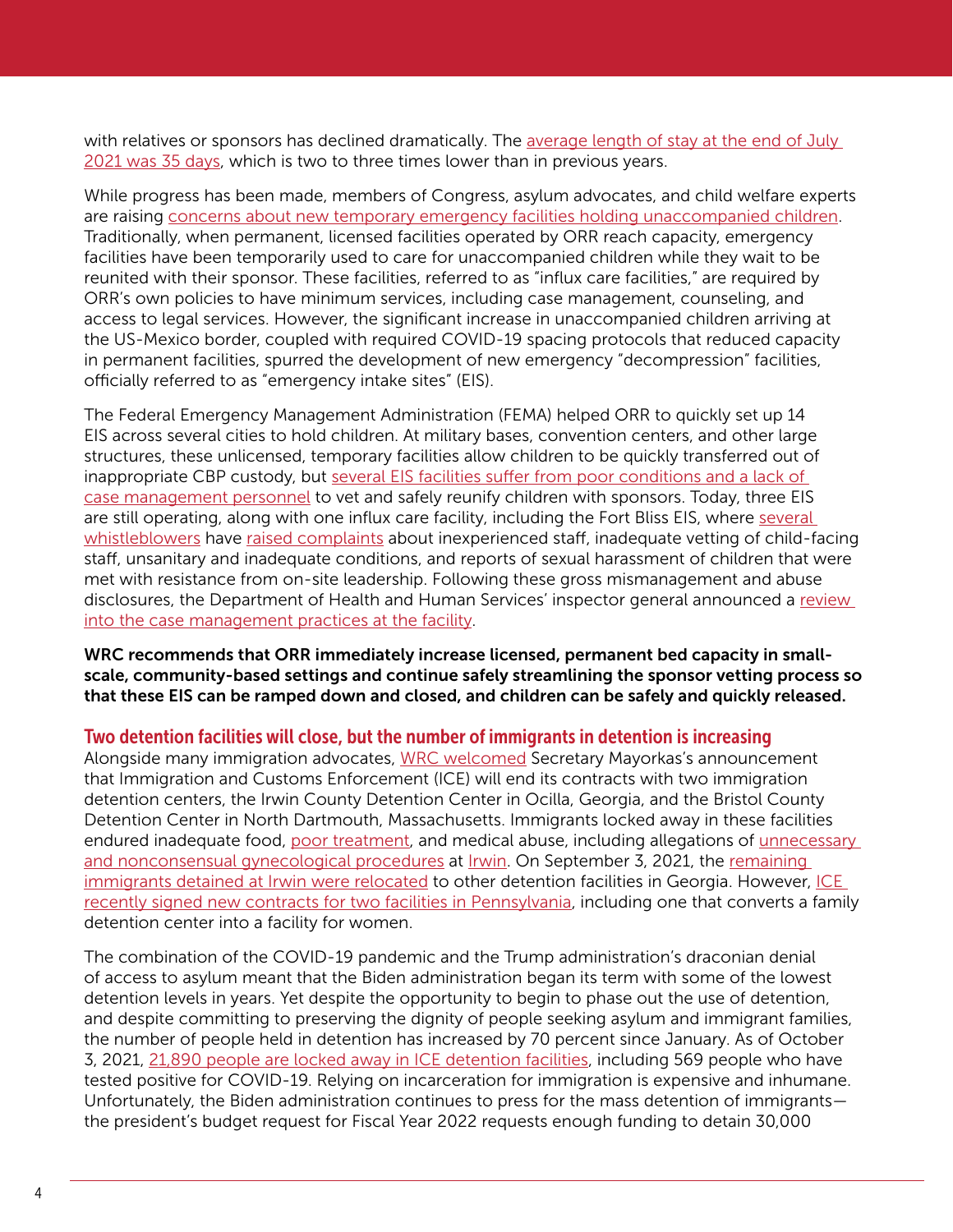people each day, as well as [funding for the short-term detention of 2,500 family members](https://www.dhs.gov/sites/default/files/publications/u.s._immigration_and_customs_enforcement.pdf), despite Congress previously proposing that [DHS phase out family detention by the end of 2020](https://www.congress.gov/116/crpt/hrpt458/CRPT-116hrpt458.pdf).

#### Another "rocket docket" system and rapid removals will only further endanger families

In May 2021, DHS and the Department of Justice announced a dedicated docket process, returning to fast-paced immigration court processes for families seeking safety at the US-Mexico border. Both the Trump and Obama administrations used so-called "rocket dockets," which rushed families through the immigration court system without a fair chance to seek protection. Dedicated dockets will enroll up to 80,000 people in electronic surveillance programs, including ankle monitors, while going through this process. An accelerated timeline reduces families' chances to find legal representation and increases the likelihood that they are unjustly denied protection. Speed and efficiency should not be prioritized over due process and justice.

On July 28, 2021, DHS announced it would begin using a rapid deportation process called ["expedited removal"](https://nam12.safelinks.protection.outlook.com/?url=https%3A%2F%2Fwww.dhs.gov%2Fnews%2F2021%2F07%2F26%2Fdhs-statement-resumption-expedited-removal-certain-family-units&data=04%7C01%7C%7C6ffc5ec64f3f4d542fd408d95b6fe315%7Ca11de13374864b67a0480a11db0ab49f%7C0%7C0%7C637641358376516036%7CUnknown%7CTWFpbGZsb3d8eyJWIjoiMC4wLjAwMDAiLCJQIjoiV2luMzIiLCJBTiI6Ik1haWwiLCJXVCI6Mn0%3D%7C1000&sdata=L5AZNa0PdDu%2Bd4Yu1Ozwlf%2BQ0Jep03c6z7Mku87UbnM%3D&reserved=0) for certain families arriving at the US-Mexico border, despite [advocates and](https://nam12.safelinks.protection.outlook.com/?url=https%3A%2F%2Fwww.humanrightsfirst.org%2Fresource%2Fngo-letter-urging-dhs-reject-use-expedited-removal&data=04%7C01%7C%7C6ffc5ec64f3f4d542fd408d95b6fe315%7Ca11de13374864b67a0480a11db0ab49f%7C0%7C0%7C637641358376526032%7CUnknown%7CTWFpbGZsb3d8eyJWIjoiMC4wLjAwMDAiLCJQIjoiV2luMzIiLCJBTiI6Ik1haWwiLCJXVCI6Mn0%3D%7C1000&sdata=PRSgjpp9abwKujBw%2BJmK35HfHNZvsQ9m9wjjw8e1V4o%3D&reserved=0)  [experts urging Secretary Mayorkas to reject its use m](https://nam12.safelinks.protection.outlook.com/?url=https%3A%2F%2Fwww.humanrightsfirst.org%2Fresource%2Fngo-letter-urging-dhs-reject-use-expedited-removal&data=04%7C01%7C%7C6ffc5ec64f3f4d542fd408d95b6fe315%7Ca11de13374864b67a0480a11db0ab49f%7C0%7C0%7C637641358376526032%7CUnknown%7CTWFpbGZsb3d8eyJWIjoiMC4wLjAwMDAiLCJQIjoiV2luMzIiLCJBTiI6Ik1haWwiLCJXVCI6Mn0%3D%7C1000&sdata=PRSgjpp9abwKujBw%2BJmK35HfHNZvsQ9m9wjjw8e1V4o%3D&reserved=0)onths earlier. Implementing this policy ignores years of evidence that border officials routinely fail to accurately screen families for a fear of returning to their home country, inevitably leading to immediate harm without recourse. Families and individuals must have a full and fair chance to access asylum under the law.

#### The new Migration Strategy outlines a comprehensive regional plan but should not substitute access to protection at the US-Mexico border

On July 29, 2021, the Biden administration released the Collaborative Migration Management [Strategy \(Migration Strategy\),](https://nam12.safelinks.protection.outlook.com/?url=https%3A%2F%2Fwww.whitehouse.gov%2Fwp-content%2Fuploads%2F2021%2F07%2FCollaborative-Migration-Management-Strategy.pdf&data=04%7C01%7C%7C6ffc5ec64f3f4d542fd408d95b6fe315%7Ca11de13374864b67a0480a11db0ab49f%7C0%7C0%7C637641358376536025%7CUnknown%7CTWFpbGZsb3d8eyJWIjoiMC4wLjAwMDAiLCJQIjoiV2luMzIiLCJBTiI6Ik1haWwiLCJXVCI6Mn0%3D%7C1000&sdata=JBEVlSszbJcOz%2FhGIQzVONJpujMKL2Hi7xEUjdo3QN8%3D&reserved=0) which aims to improve cooperative efforts to humanely manage migration in North and Central America. WRC welcomes the administration's whole-of-government approach to expand access to pathways for protection in the region and collaborate with other governments and partners to provide humanitarian assistance. As the Migration Strategy and the [administration's larger blueprint to improve immigration](https://nam12.safelinks.protection.outlook.com/?url=https%3A%2F%2Fwww.whitehouse.gov%2Fbriefing-room%2Fstatements-releases%2F2021%2F07%2F27%2Ffact-sheet-the-biden-administration-blueprint-for-a-fair-orderly-and-humane-immigration-system%2F&data=04%7C01%7C%7C6ffc5ec64f3f4d542fd408d95b6fe315%7Ca11de13374864b67a0480a11db0ab49f%7C0%7C0%7C637641358376546019%7CUnknown%7CTWFpbGZsb3d8eyJWIjoiMC4wLjAwMDAiLCJQIjoiV2luMzIiLCJBTiI6Ik1haWwiLCJXVCI6Mn0%3D%7C1000&sdata=7SOOB7%2Fb39Upy6CaiXHioF4FXLyGbyAMAkxXERkQYGU%3D&reserved=0) is implemented, WRC will monitor its results to ensure that processing people seeking safety "in-country" or "in-region" does not replace individuals' ability to seek asylum in the United States.

## \*\*Border Patrol brutality against Haitian asylum seekers draws ire from advocates, Congress, and the general public

In late September 2021, images and videos of US Border Patrol agents on horseback forcibly dispersing Haitian migrants while using racist language and swinging lariats at them in Del Rio, Texas, sparked outrage from advocates, elected officials, and the general public. The outcry led to the DHS Office of Professional Responsibility [launching an investigation](https://www.cbsnews.com/news/immigration-border-patrol-agents-horseback-haitians/), and the involved agents were placed on temporary leave. DHS is also temporarily [suspending the use of horse patrol](https://www.cnn.com/2021/09/23/politics/department-of-homeland-security-del-rio-horse-patrol/index.html) in Del Rio, while claiming they were used to identify individuals in "medical distress." WRC called these aggressive actions and rapid [removals back to Haiti](https://wrc.ms/haitians-mistreatment-statement) reprehensible, particularly in light of ongoing political violence and a recent devastating earthquake that ensures the country [cannot accept thousands](https://www.miamiherald.com/news/nation-world/world/americas/haiti/article254366048.html)  [of repatriated Haitians](https://www.miamiherald.com/news/nation-world/world/americas/haiti/article254366048.html). The mistreatment of Haitian migrants by CBP follows on the longstanding and well-founded reports of inadequate conditions and [CBP mistreatment and abuse](https://www.aclu.org/issues/immigrants-rights/ice-and-border-patrol-abuses) of vulnerable migrants and individuals seeking asylum. These incidents highlight the urgent need for the Biden administration to prioritize transformational change at the agency, including robust training, oversight, and accountability mechanisms. The Biden administration must work with migrants and civil society leaders not only to ensure accountability for the actions and events in Del Rio but also to prevent them from happening again.